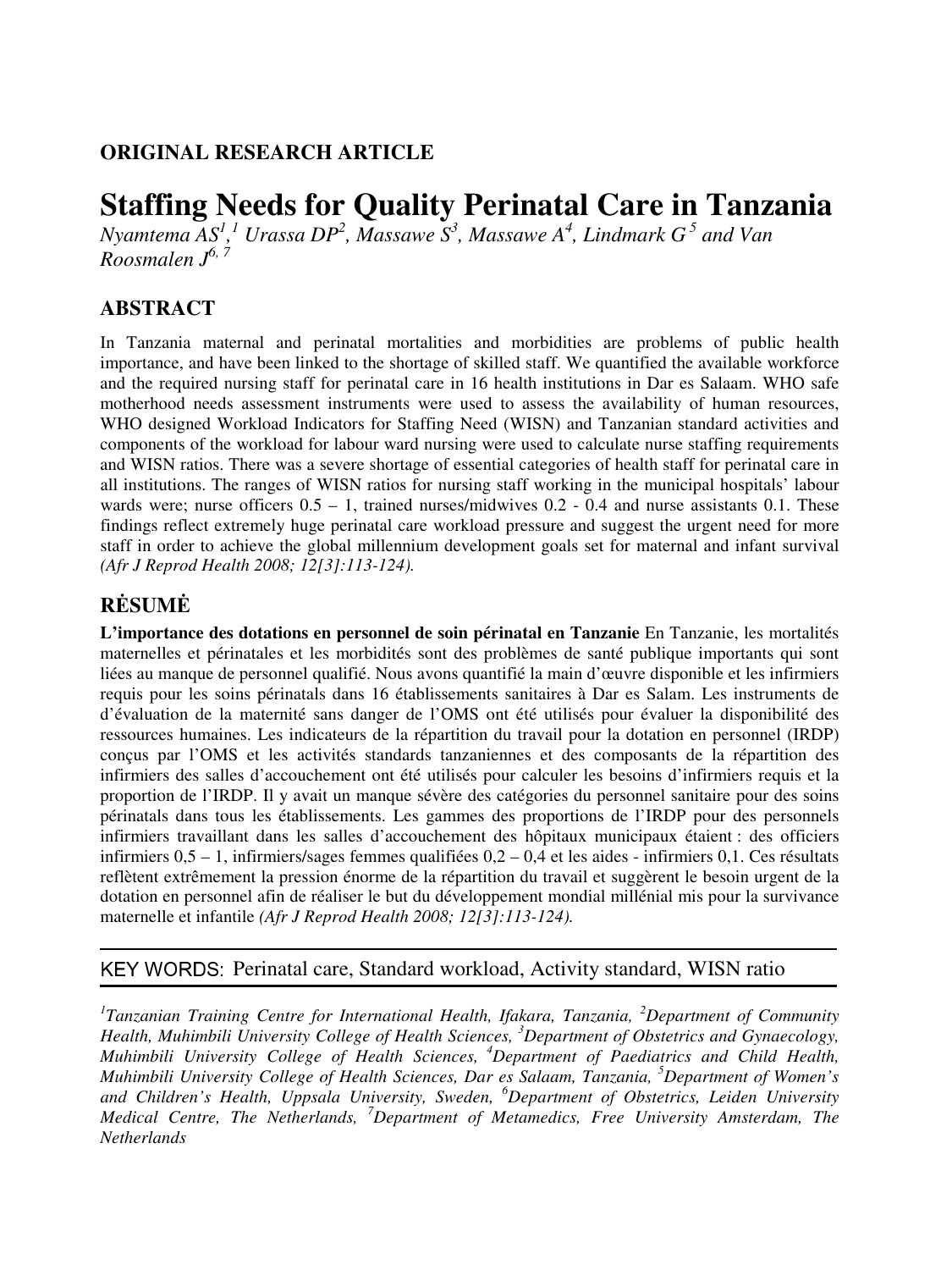## **Introduction**

The tragedies of maternal and perinatal mortalities and morbidities in Tanzania are problems of public health importance. Statistics show that in Tanzania maternal mortality ratio is 578/100,000 live births and perinatal mortality rate ranges "between" 42 -  $125/1000$  births<sup>1-2</sup>. Although the magnitude of maternal morbidity in Tanzania is not well known, the presence of such high mortality predicts high incidences of maternal and perinatal morbidity in the country. The health workforce is one of the key determinants of the efficiency and effectiveness in the delivery of perinatal care and its outcome. Attendance at delivery by skilled personnel equipped with appropriate supplies and equipments has been found to be strongly associated with reduction of maternal mortality than many other interventions, hence a priority strategy<sup>3</sup>. The association between shortage of trained attendants during childbirth and obstetric outcome has been clearly established in countries with varied economic resources<sup>4-6</sup>. Countries in Africa, Asia and Latin America where less than 50% of births are attended by skilled staff have high maternal and perinatal mortality figures<sup>7</sup>.

In Tanzania, like many other low income countries, the shortage of skilled staff for perinatal care has been associated with limited national budgets for training adequate number of personnel. Deaths of personnel due to diseases like HIV, migration from rural areas to cities and to high-income countries (brain drain) have contributed also to the shortage. Health workers' attitudes, lack of morale, absenteeism, and passivity in attending life-threatening obstetric emergences have also been associated with poor obstetric care and outcome<sup>8</sup> . Based on the recognition of the role of skilled staff for quality perinatal care, some experts have doubted the achievement of Millennium Development Goals set for maternal and child health by 2015, if purposive investments are not made to the recruitment and retention of health professionals<sup>9</sup>.

In order to achieve the main objective of reducing newborn and maternal mortality, one of the fundamental strategies of the National Health Policy of Tanzania is to ensure that a sufficient number of adequately trained personnel are available, motivated and productive. In the past four decades the government of Tanzania has been training various sub-cadres of health professionals including assistant medical officers (AMOs), clinical officers (COs), maternal and child health aide (MCHA) and Public Health Nurse grade B (PHNB). These cadres are employed in the regional and district hospitals, health centers and dispensaries. AMOs are holders of an advanced diploma in clinical medicine and are expected to provide the general care up to the level of regional hospital. The MCHA and PHNB are regarded as enrolled nurses because they have less training than the nurse midwives. The national regulations allow enrolled nurse to assist deliveries under supervision. Since the establishment of training courses for these cadres, they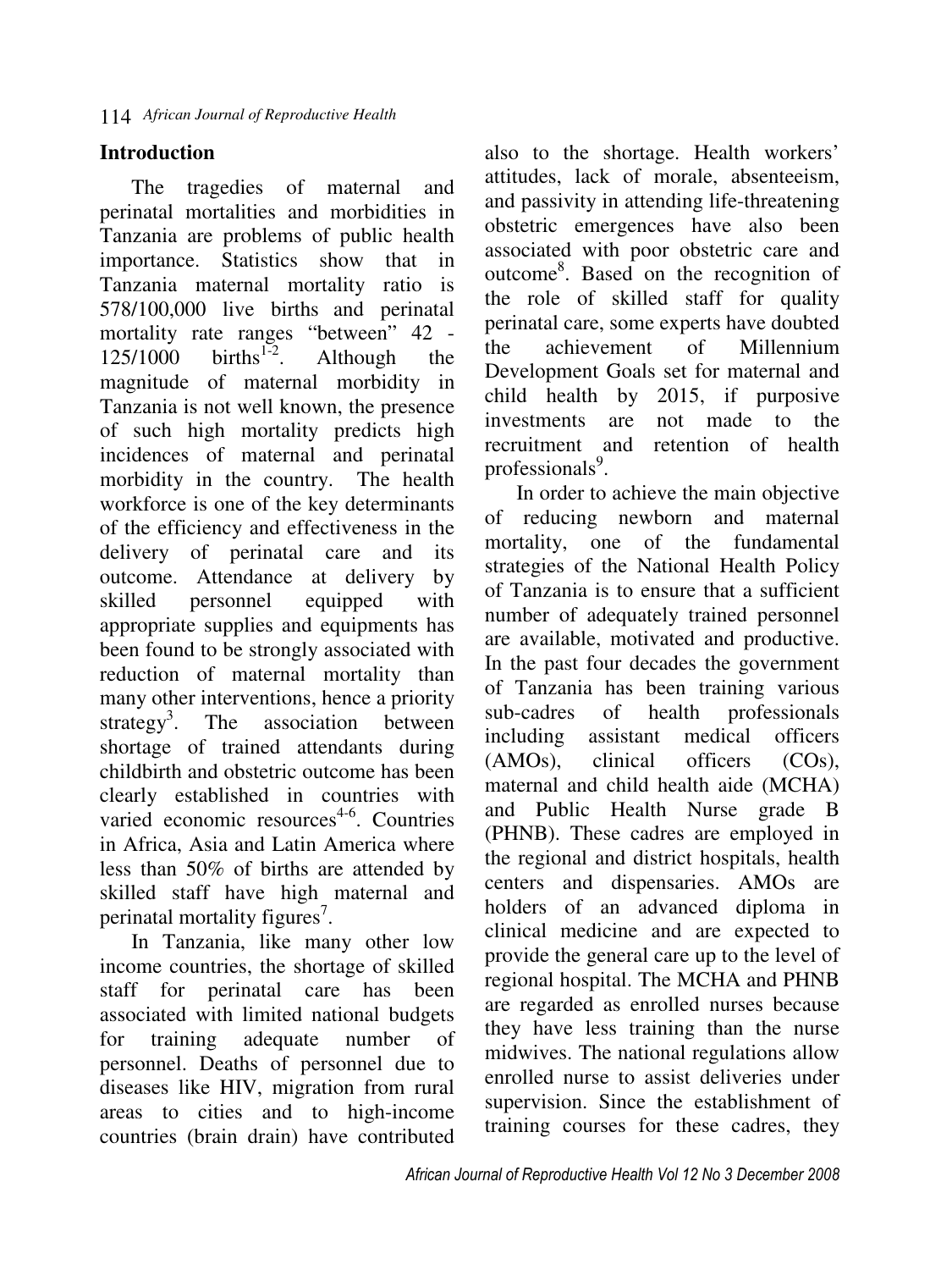have been quite instrumental in the Tanzanian health care delivery system such that they occupy the large proportions of care providers from the district hospital way down to the dispensaries levels.

This article presents results of the Dar es Salaam perinatal care study which was conducted in 2004 to assess the structural, process and systemic needs in the domain of perinatal care. The article also attempts to quantify the available workforce in providing perinatal care and the required nursing staff in the municipal hospitals using the "*Workload Indicators of Staffing Need (WISN)"*  developed for the Organization. This manual outlines the activity standards, standard workload and components of the workload for different categories of health care providers at different levels of health care in some countries in Africa, Asia and Europe. The manual also provides a formula used to determine the required staffing based on these standards $10$ .

# **Methods**

*Study Area*: The study was performed in Dar es Salaam, one of the densely populated regions in Tanzania. In 2002, the region had a population of 2,497,940 people with an annual growth rate of 4.3%<sup>11</sup>. The majority of women in this region receive reproductive and child health services from public health institutions $^{12}$ .

*Sampling Design and Size:* A list of public health institutions that provide perinatal care services with their levels of

care was obtained from the Dar es Salaam city medical officer. A purposive sampling method was employed to select all four public hospitals (Muhimbili National Hospital and all three municipal hospitals), one private hospital, and all five public health centres available in the region. A simple random sampling technique was used to select six dispensaries from a list of all public dispensaries that provided perinatal care services. The focus on public health institutions was justified because problems in the most reputable institutions were likely to occur throughout the system. A total of 16 health facilities were involved in the analysis, fulfilling WHO recommendation to cover at least 25-30% of the health facilities in the area when assessing quality of care $13-14$ . A simple random sampling technique was also employed to select five midwives working in the labour wards/maternity units for interview from each health institution. Where the available number was less than five, all midwives working in the maternity units were recruited for interview to make a total of 48 from all health institutions.

*Data Collection*: Data collection was done by the local authors with assistance from four trained field assistants. Ethical clearance was obtained from Muhimbili University College of Health Sciences as part of a bigger study on perinatal care needs assessment. Permission to conduct the assessment was obtained from the respective authorities of the institutions. WHO safe motherhood needs assessment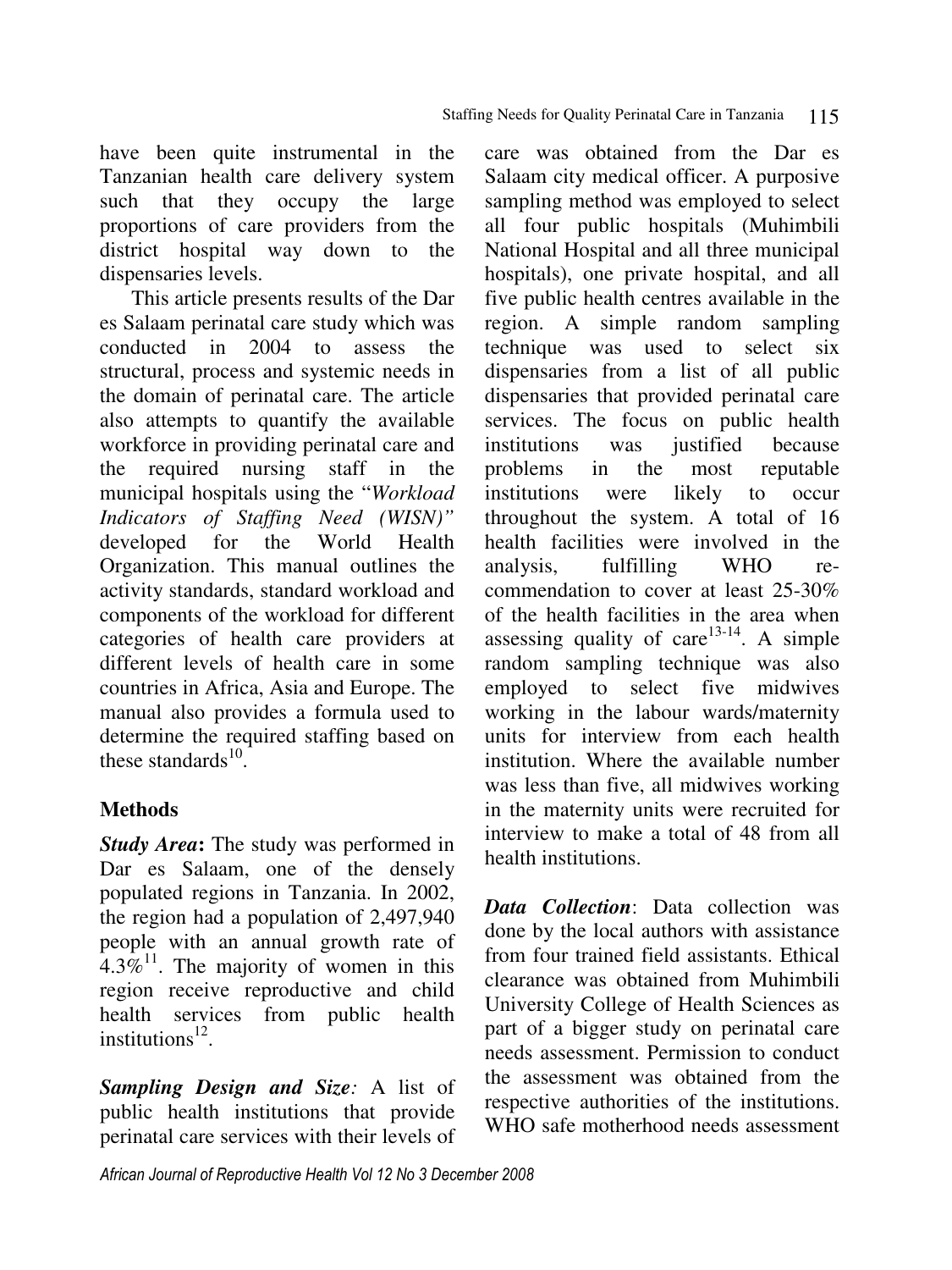instruments<sup>15</sup> were utilised to assess the availability of human resources, to interview the in charge of the surveyed institutions to explore the existing strategies for staff motivation. The midwives working in the perinatal care units were interviewed about their previous midwifery training and the level of immediate recall of the symptoms and dangers signs of pregnancy which would prompt them to refer the patient to the hospital. Quantitative data was entered and analysed using Epi-Info 6.

# **Definitions, Standards and WISN Method**

We assessed the available workforce in all health institutions, by type of institution and type of provider. Secondly, we assessed the institutional staff motivation strategies and training of the health providers. We determined the required nurse staffing and WISN ratio in the municipal hospitals using the WISN method $10$ .

Registered nurses were those who according to the National Board of Nurses of Tanzania are recognized as nursing officers or nurse midwives, while enrolled nurses

were those who had less training than nurse midwives (e.g. MCHA, and PHNB). Standard workload was defined as the amount of work which could be done by a health care provider in a year during the time available for work after due adjustment. Activity standard was defined as the average unit time required by each staff category for a specific activity while allowance factor referred to the set unit time that the staff would spend doing other related official activities like documentation, report writing, etc within the same shift. Staff requirement was defined as the number of staff required in the facility in order to meet the workload according to the professional standards which have been set. WISN ratio was calculated as the ratio of the available number of staff to the required in the health facility. A ratio less than one indicates the work pressure is high and hence urgent need of action to adjust the staffing levels.

In Tanzanian public service the statutory working week is 5 days and the number of working hours per day is 8. The staff requirement in the studied hospitals was calculated based on the national statutory standards and standard workload. The standard activities and components of the workload for the nursing categories working in the labour

*Table 1:* **Components of workload and standard activities for the nurses in the labour wards at the district and regional hospitals in Tanzania** 

| Staff category                    | Components of the workload                                              | Standard activities                                                 |
|-----------------------------------|-------------------------------------------------------------------------|---------------------------------------------------------------------|
| Nursing officer                   | Supervision, assessment of<br>labour, assist delivery,<br>documentation | One nurse in charge plus one<br>more for every 10<br>deliveries/day |
| Nurse midwives/<br>trained nurses | Assessment of labour, assist<br>delivery, documentation                 | 4 hours per delivery plus 2<br>hours per shift                      |
| Nurse assistant                   | Assessment of labour, assist<br>delivery under supervision              | 3 hours per each delivery                                           |

African Journal of Reproductive Health Vol 12 No 3 December 2008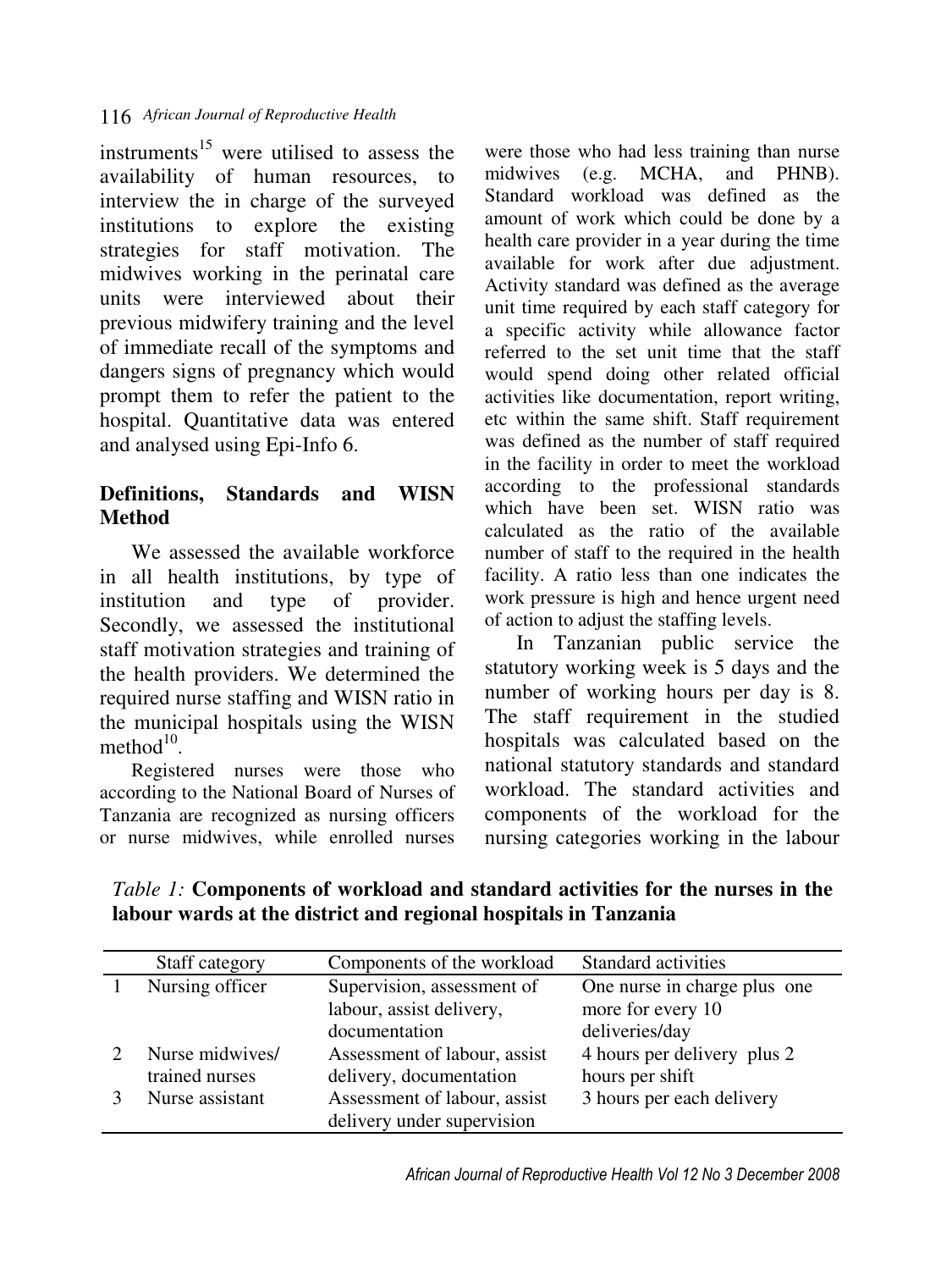wards at the district and regional hospitals in Tanzania are as shown in Table  $1^{10}$ .

 In our study the scope of the calculation for staff requirement was confined to the nursing staff working in the labour wards. This is because only the nursing staff had consistently data available for components of the workload performed in the previous year, necessary for determination of staff requirement. It was not possible to collect all data for all components of the workload performed by other categories of staff in the previous year.

The available working time per year (in days) was calculated using the following  $method<sup>10</sup>$ ;

| Annual leave (4 weeks x 5      |          |
|--------------------------------|----------|
| days/week)                     | $= 20$   |
| Public holidays per year       | $= 17$   |
| Off-the-job (sickness and      |          |
| all other absences) days per   |          |
| year                           | $=21$    |
| Total unavailable days per     |          |
| year                           | $=$ 58   |
| Unavailable weeks per year     |          |
| $(58 \div 5)$                  | $= 11.6$ |
| Available weeks per year       |          |
| $(52 - 11.6)$                  | $= 40.4$ |
| Available days per year        |          |
| $(40.4 \times 5)$              | $= 202$  |
| Available hours per year       |          |
| $(202 \times 8)$               | $= 1616$ |
| Allowance factors $(2 \div 8)$ | $=25%$   |
|                                |          |

The following formula was used to calculate the staffing requirement[10];

## **Total staff requirement = Allowance multiplier x (volume of activity in a year/standard workload for the activity)**

## *Where:*

Standard workload = Available time in the year/ activity standard Allowance multiplier  $= 1 / (1 - total)$ allowance factor).

 It should be noted that individual allowance factor for nursing staffing is not indicated. Supervision and administrative activities are parts of the nursing officer's responsibilities.

## **Limitations of WISN method:**

- 1. The accuracy of the method depends on the accuracy of the record keeping at the heath institutions. As for this study, the chances of errors were minimized by ensuring that the number of deliveries collected from the health institutions was collected as accurately as possible by trained midwives directly from delivery registries and not from the compiled maternity reports.
- 2. The method utilizes statistics from the past year and gives the estimates of what the staffing levels should have been.

# **Results**

*The Workforce and Workload Indicators:* The distribution of health providers in all health institutions is presented in Table 2. More than three quarters (81%) of the 27 obstetricians were allocated to the national hospital.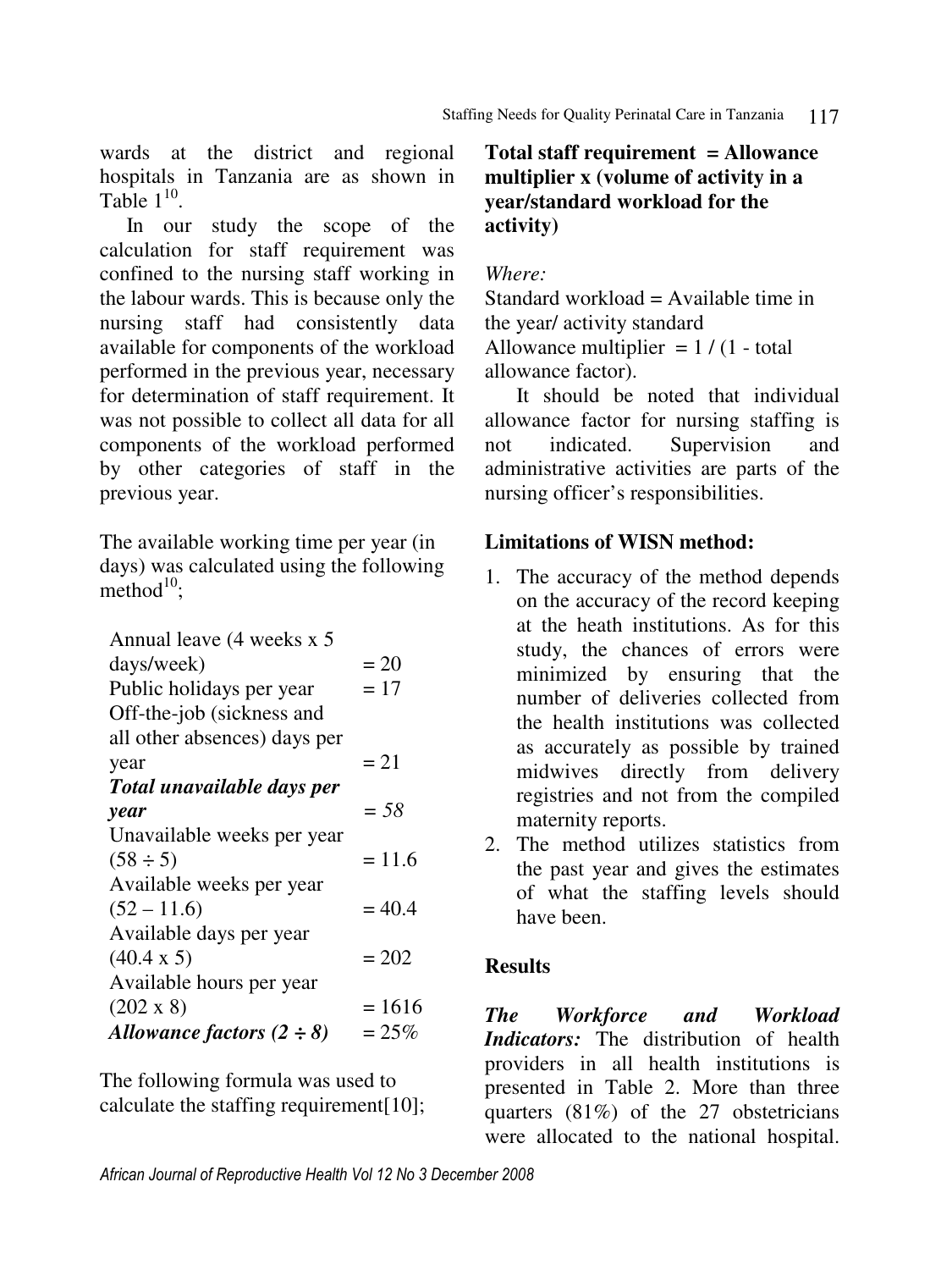There were 28 anaesthetists of which only four were allocated in the three municipal hospitals, and only two neonatologists. One of the neonatologists spent most of his working time doing administrative work at Muhimbili University College of Health Sciences. The total number of nursing officers working at the labour wards in the municipal hospitals ranged from 2 -5, trained nurses/midwives ranged from 9 to 14 and nurse assistants from 2 - 3. The institutional nurse staffing requirements and WISN ratios for nursing officers in these hospitals are presented in Table 3*.*  The WISN ratios for trained nurses/midwives working in the labour wards in Dar es Salaam municipal hospitals ranged from 0.2 to 0.4 and that for nurse assistants was 0.1.

*Previous Training and Level of Recall for Danger Signs:* The majority of the interviewed midwives (87%) from all the health institutions reported that they had previously received practical training in midwifery (Table 4). Half of the midwives (50%) had had their last midwifery training more than 5 years before the study. More than three quarters (77%) reported that they had special training on the use of the

|                              |                    | MН      | H        | HC                          | Disp     | Total          |
|------------------------------|--------------------|---------|----------|-----------------------------|----------|----------------|
| Personnel                    |                    | $n = 3$ | M        | $n = 5$                     | $n = 6$  | $n = 16$       |
| Specialists (obstetricians)  | 22                 | 4       |          | $\theta$                    | $\Omega$ | 27             |
| General practitioners        | 17                 | 8       | 1        | $\mathcal{D}_{\mathcal{L}}$ | 0        | 28             |
| Anaesthetists/anaesthetic    | $24^{\frac{8}{3}}$ | 4       | 1        | $\Omega$                    | $\Omega$ | 28             |
| nurse/assistants             |                    |         |          |                             |          |                |
| Pharmacists/assistants       | 3                  | 6       | 5        | 4                           | $\Omega$ | 18             |
| Neonatologists               | 2                  | 0       | $\Omega$ | $\Omega$                    | 0        | $\overline{2}$ |
| Assistant medical officers   | 0                  | 63      | $\Omega$ | 8                           | 0        | 71             |
| Clinical officers/assistants | 0                  | 65      | 0        | 33                          |          | 119            |

*Table 2***: Number of health care providers in 16 health institutions in Dar es Salaam during the study period 2005** 

 *Key: MNH = Muhimbili National Hospital, MN = Municipal hospitals, HM = Hindu Mandal hospital, HC = health centres, Disp = dispensaries,*

*† As opposed to other institutions where the numbers represent institutional figures, at MNH only those who were allocated to the maternity wards (antenatal, labour and postnatal wards) were included except for anesthetists*

 *§ MNH had 24 anaesthetists of different kinds and included; 5 anaesthetists, 6 Assistant medical officer anaesthetists, 11 anaesthetic nurses, and 2 resident anaesthetists. They work on a rotational basis and at any time one of them is allocated to obstetric theatre according to their duty roaster.*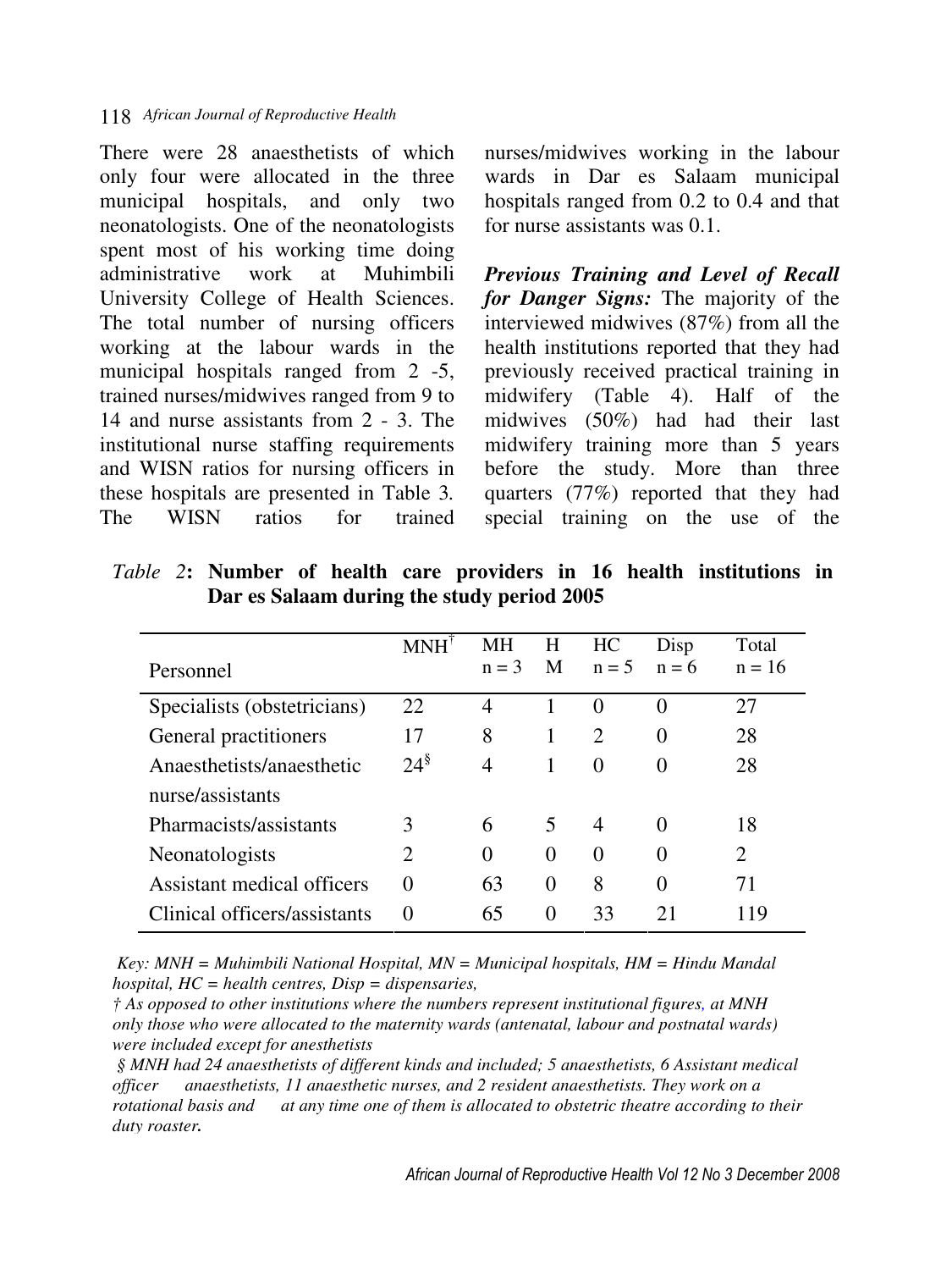| Deliveries/Staff category | Amana                 | Mwananyamala                | Temeke |
|---------------------------|-----------------------|-----------------------------|--------|
|                           |                       |                             |        |
| Total annual deliveries   | 12,432                | 12,465                      | 15,347 |
| Delivery rate (per day)   | 34                    | 34                          | 42     |
| <b>Nursing officers</b>   |                       |                             |        |
| Requirement               | 4.4                   | 4.4                         | 5.2    |
| In position               | 4                     | $\mathcal{D}_{\mathcal{L}}$ | 5      |
| <b>WISN</b> ratio         | 0.91                  | 0.45                        | 0.96   |
| Nurse midwives(trained)   |                       |                             |        |
| Requirement               | 40                    | 40.1                        | 49.4   |
| In position               | 8                     | 14                          | 9      |
| <b>WISN</b> ratio         | 0.20                  | 0.35                        | 0.2    |
| Nurse assistants          |                       |                             |        |
| Requirement               | 23.1                  | 23.1                        | 28.5   |
| In position               | $\mathcal{D}_{\cdot}$ | $\mathcal{D}_{\cdot}$       | 3      |
| <b>WISN</b> ratio         | 0.09                  | 0.09                        | 0.1    |

|  | <i>Table 3:</i> The workload indicators for nurses working in the labour wards in |  |  |  |  |
|--|-----------------------------------------------------------------------------------|--|--|--|--|
|  | Dar es Salaam municipal hospitals based to the 2004 delivery statistics           |  |  |  |  |

partogram to monitor progress of labour; however the percentage was lowest (37%) among nurses from dispensaries. Although most health workers (81%) indicated to have been trained on how to take care of neonates and premature babies during their pre-service training, most of them (87%) had never seen neonatal care guidelines.

The level of recall of 48 midwives was assessed for danger signs of the complications of pregnancy. Of all the groups only danger signs directed to the group of eclampsia were spontaneously recalled by over half (72%) of the interviewed midwives (Table 5). The groups of danger signs that were least recalled were those directed to sepsis

(6%), intrauterine fetal death (10%) and obstructed / prolonged labour 27%.

*Workforce Motivation Strategies*: There was a diversity of motivation strategies in place reported in health institutions. The most reported incentives included paying overtime and timely promotion in 69% and 56% of the institutions respectively. Other strategies reported by less than 50% of the institutions included plans to increase the salaries, in-service training, seminars and workshop, and provision of mid morning tea for staff. Hindu Mandal hospital, the only private hospital in the survey, was the only health institution that had no established strategies for staff motivation.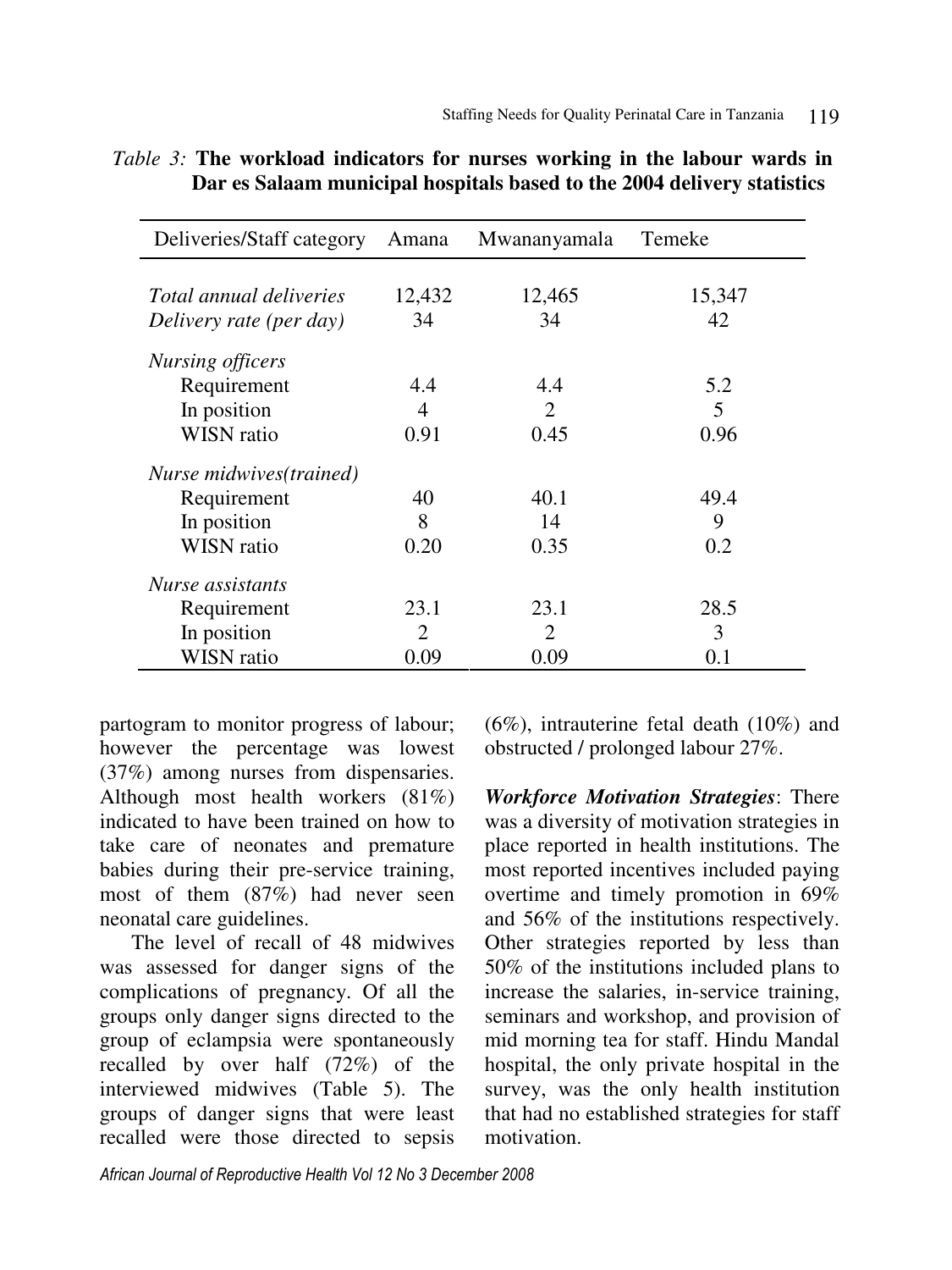## *African Journal of Reproductive Health*  120

| Training<br>category               | Dispensaries<br>$n$ (no. of<br>midwives)<br>$=16$ | Health<br>centers<br>$n = 12$ | Hindu<br>Mandal<br>$n = 5$ | Municipal<br>hospitals<br>$n = 15$ | Muhimbili<br>National<br>Hospital<br>$n = 5$ | $\mathbf n$                                | Total<br>$n = 48$<br>$\%$ |  |
|------------------------------------|---------------------------------------------------|-------------------------------|----------------------------|------------------------------------|----------------------------------------------|--------------------------------------------|---------------------------|--|
| <b>Midwifery</b>                   |                                                   |                               |                            |                                    |                                              |                                            |                           |  |
| $<$ 5 years                        | 6                                                 | 6                             | $\overline{0}$             | 8                                  | $\overline{4}$                               | $\overline{c}$<br>$\overline{\mathcal{L}}$ | (45)                      |  |
| $\geq$ years                       | 10                                                | 6                             | 5                          | $\overline{7}$                     | $\mathbf{1}$                                 | $\overline{c}$<br>9                        | (55)                      |  |
| Practical<br>midwifery<br>training | 13                                                | 11                            | 5                          | 13                                 | $\overline{4}$                               | 4<br>6                                     | (87)                      |  |
| <b>Neonatal</b> care               |                                                   |                               |                            |                                    |                                              |                                            |                           |  |
| Never                              | 5                                                 | $\theta$                      | 1                          | $\mathbf{1}$                       | $\boldsymbol{0}$                             | 7                                          | (13)                      |  |
| $<$ 5 years                        | 4                                                 | 10                            | $\overline{2}$             | 11                                 | 5                                            | 32                                         | (60)                      |  |
| $\geq$ 5 years                     | $\overline{7}$                                    | $\overline{2}$                | $\overline{2}$             | 2                                  | $\boldsymbol{0}$                             | 13                                         | (25)                      |  |
| Partogram                          | 6                                                 | 11                            | $\overline{4}$             | 15                                 | 5                                            | 41                                         | (77)                      |  |
| Neonatal care<br>practicals        | 11                                                | 12                            | 5                          | 13                                 | 3                                            | 44                                         | (83)                      |  |
| Care for<br>premature<br>baby      | 11                                                | 9                             | 5                          | 14                                 | $\overline{4}$                               | 43                                         | (81)                      |  |
| Guideline for<br>neonatal care     | 1                                                 | $\overline{0}$                | 4                          | 2                                  | 3                                            | 10                                         | (19)                      |  |

## *Table 4* **Proportions of midwives who had attended training in midwifery, neonatal care and use of partogram in Dar es Salaam health institutions**

### **Discussion**

Our findings indicated severe shortage of health care providers in almost all health institutions in Dar es Salaam region. The workload pressure at the municipal hospitals, which function as first referral facilities in the region, was very huge and exceeded the available human resources. The findings of low WISN ratios for trained nurses and nurse assistants as low as 0.2 and 0.09 respectively indicate

severe shortage of these staff in these hospitals. These findings suggest that the staff are under an extremely huge work pressure and reflect what extent the desired professional standards can be met by the available staff. During the period of study there were only four assistant anaesthetists in all three municipal hospitals, two neonatologists in all facilities and no nurse specialized in neonatal care.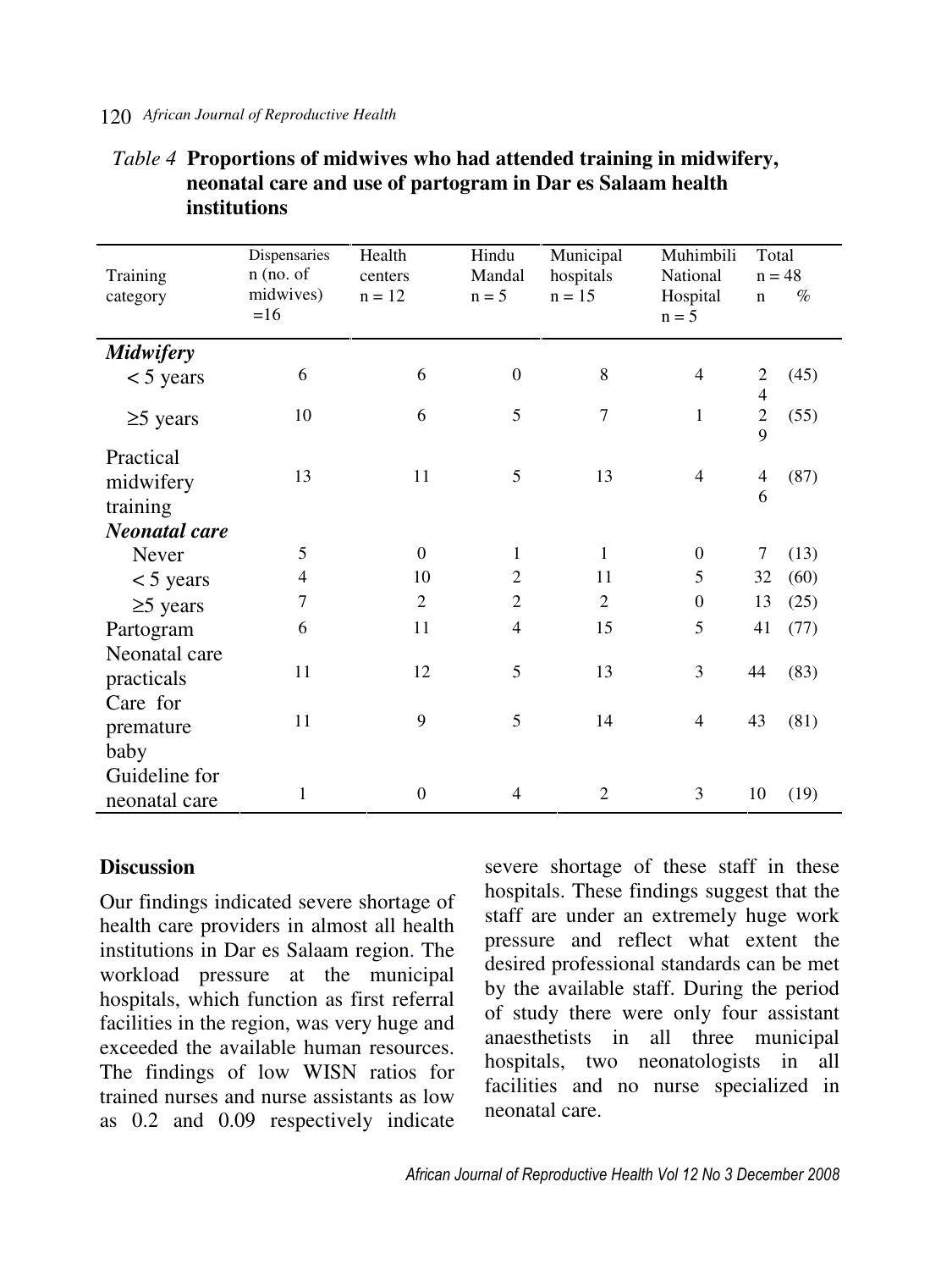*Table 5* Number **and proportions of midwives from Dar es Salaam health institutions who could spontaneously mention at least one the symptoms/signs of a group of danger signs for pregnancy complication** 

| Group of danger signs                                              | Dispensaries<br>(midwives)<br>$N = 16$ | Health<br>centers<br>$n = 12$ | Municipal<br>hospitals<br>$n = 15$ | Muhimbili<br>National<br>Hospital<br>$n = 5$ | Total<br>$N = 48$<br>N | $\%$ |
|--------------------------------------------------------------------|----------------------------------------|-------------------------------|------------------------------------|----------------------------------------------|------------------------|------|
| Previous bad obstetric history                                     |                                        |                               |                                    |                                              |                        |      |
| / abdominal scar/ previous still<br><b>birth</b>                   | 7                                      | 7                             | 4                                  | $\overline{2}$                               | 20                     | 42   |
| Hypertension / headache /<br>swelling / fits                       | 10                                     |                               | 12                                 | 5                                            | 34                     | 71   |
| Anaemia / pallor/ fatigue/<br>breathlessness                       |                                        | 3                             | 8                                  | $\mathcal{D}_{\cdot}$                        | 20                     | 42   |
| Cessation of fetal movement /<br>baby does not move                | 3                                      | 0                             | $\overline{2}$                     | 0                                            | 5                      | 10   |
| Abnormal lie/ position of fetus                                    | 5                                      | 4                             | $\overline{2}$                     | 0                                            | 11                     | 23   |
| Sepsis / foul smelling<br>discharge / postpartum<br>abdominal pain | 1                                      | 0                             | $\overline{2}$                     | 0                                            | 3                      | 6    |
| Light bleeding / spotting                                          | 3                                      |                               | 4                                  |                                              | 9                      | 19   |
| Haemorrhage / heavy bleeding                                       | 8                                      | 4                             | 9                                  | 4                                            | 25                     | 52   |
| Multiple pregnancy / large<br>abdomen                              | 6                                      | 5                             | 4                                  |                                              | 16                     | 33   |
| Obstructed / prolonged labour                                      | 5                                      | 4                             | 1                                  | 3                                            | 13                     | 27   |
| Other specify                                                      | 8                                      | 6                             | 6                                  |                                              | 21                     | 44   |

Shortage of staff for perinatal care has been reported in Tanzania and many other countries including high income ones<sup>16-18</sup>. The impact of low coverage of skilled staff on women and foetuses in the context of perinatal care is critical and includes the high rates of failure to rescue from complications of pregnancy leading to maternal and perinatal morbidity and mortality<sup>5,6,19,20</sup>. The shortage of staff leads to high workload pressure which in turn leads to staff spending much less time on each activity than is set by the activity standards in the

country. This indicates that the quality of service being delivered is even below the locally accepted standards<sup>10</sup>.

Such low coverage of essential staff for perinatal care in Dar es Salaam public health institutions can partly explain poor quality of perinatal care and outcome. With only four assistant anaesthetists among the three Municipal hospitals, it was impossible to provide anaesthesiology services for 24 hours per day, a requirement for first referral hospitals.

 A problem of lack of 24 hour availability of key staff has been reported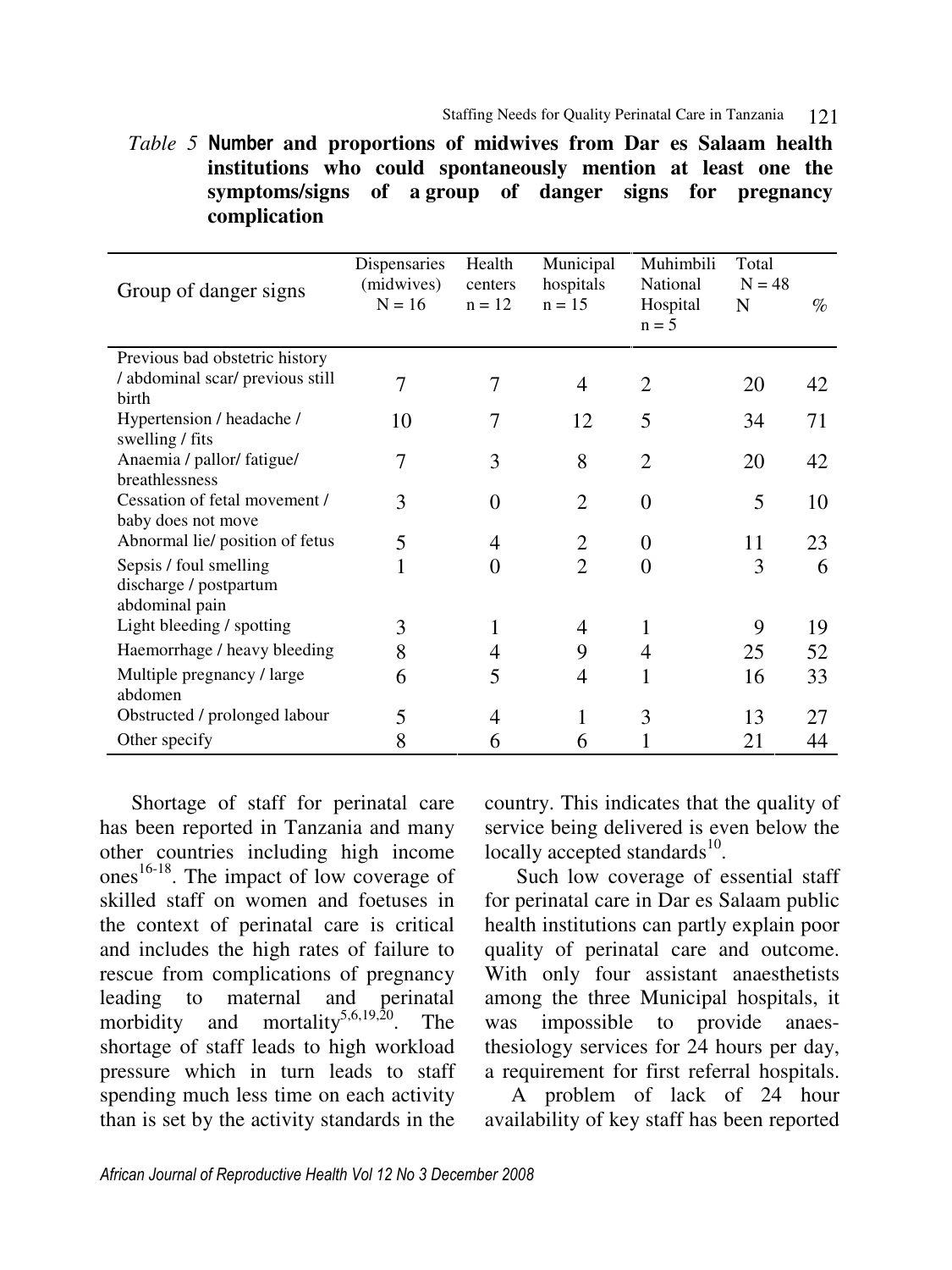to be endemic in low income countries [21]. Quite often district hospitals and health centres function for only a fraction of the day (often morning) and are virtually inactive the rest of the day and all the night as were found in this study<sup>21</sup>. However, this may be true even when there is an adequate number of health personnel. Based on the concept of brain drain of staff from rural to urban areas we can conclude that the picture of low coverage of skilled health providers seen in Dar es Salaam region likely reflects an even more serious shortage of the health providers all over the country. While this study has revealed a severe shortage of workforce, it has been also reported that the current trend of staff productivity in the country is too slow to meet the increasing staffing requirements<sup>22</sup>. These findings suggest that the Millennium Development Goals set for maternal and newborn survival are unlikely to be achieved in Tanzania unless focused strategic interventions for human resource are implemented.

 The levels of recall for danger signs of the complications of pregnancy among the midwives were critically low. The fact that recall is the lowest level in the hierarchy of cognitive domain such a poor recall of the danger signs of complications of pregnancy suggests that these health care providers also lacked the higher levels of the domain. The higher levels of cognitive domain are of great value in management of diseases and include: comprehension defined as the ability to interpret, translate and make use of an idea; extrapolation, defined as predicting effects and consequences;

application, defined as the ability to utilise knowledge and apply facts; synthesis defined as the ability to bring together separate components of knowledge to form a complete thing; and evaluation that refers to the ability to make judgments based on knowledge $^{23}$ . Poor knowledge of the health workers in the context of complications of pregnancy has also been reported in other parts of this country<sup>8</sup>. Such poor knowledge could be a reflection of the existing gaps in the teaching and learning processes in the training institutions as well as lack of regular on-the job training in the domain of perinatal care. The gaps of knowledge could have contributed to poor perinatal care and outcomes in this region. These findings suggest the need of on the job competency-based training in order to improve the levels of knowledge and skills. As it has been learned in other intervention programs such training should also be complemented by innovative incentives, management protocols and employment of adequate numbers of health providers in order to improve the quality of care and have sustainable provision of essential obstetric care services in health institutions $^{24}$ .

#### **Conclusion and Recommendation**

 The shortage of human resource in the domain of perinatal care is great and is associated with poor performance and outcomes in Dar es Salaam health institutions. We recommend for more staff, innovative incentives to motivate and retain trained staff, on the job competency-based training and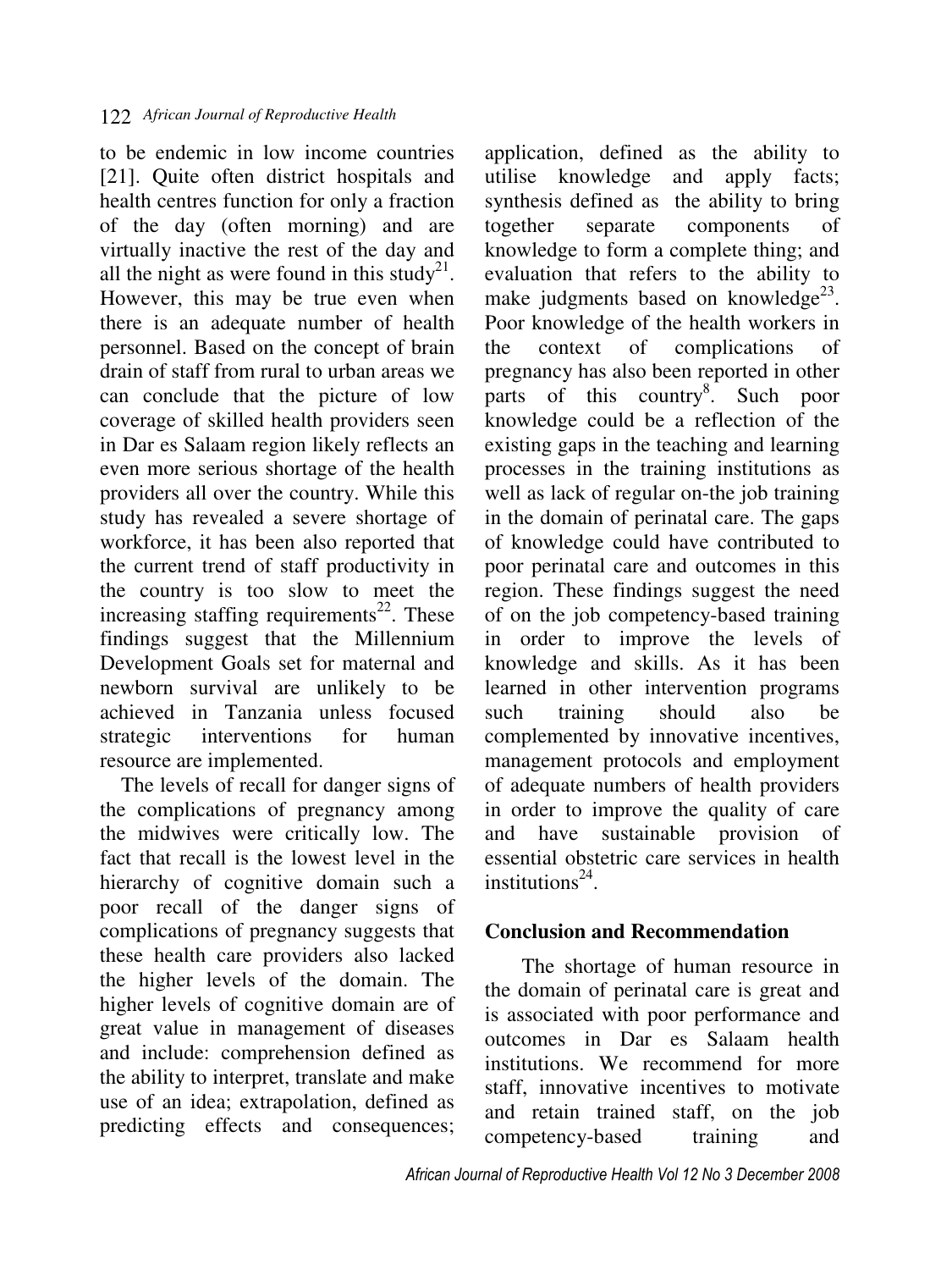introduction of management protocols to standardize practice in order to achieve the global millennium development goals set for maternal and newborn survival.

#### **Acknowledgements**

The authors would like to thank the authority at Muhimbili National Hospital and the Dar es Salaam City Medical Office of Health for allowing this study to be conducted in their institutions. We are grateful to all health workers who volunteered to give information. We also acknowledge comments and suggestions from Axios International consultants; Professors Jan Lindsten from Karolinska Institutes, Stockholm Sweden and James G. Kahn from the Institute for Health Policy Studies, University of California San Francisco, USA. This study was funded by Abbott Fund and Axios Foundation.

#### **References**

- 1. National Bureau of Statistics. Tanzania Demographic Health Survey 2004- 2005: Carlveton, Maryland: ORC Macro., 2005; 129, 160-1
- 2. Kilonzo A, Kouletio M, Whitehead SJ, Curtis KM and McCarthy BJ. Improving surveillance of maternal and perinatal health in 2 districts of rural Tanzania. *Am J Public Health*. 2001; 91:1636-1640
- 3. Campbell OM and Graham WJ. Strategies for reducing maternal mortality: getting on with what works. Lancet 2006; 368: 1284-99.
- 4. Bour D and Bream K. An analysis of the determinants of maternal mortality in sub-Saharan Africa. J Womens Health 2004; 13: 926-38.
- 5. Aiken LH, Clarke SP, Sloane DM, Sochalski J and Silber HJ. Hospital nurse staffing and

patient mortality, nurse burnout, and job dissatisfaction. Jama 2002; 288: 1987-93.

- 6. Needleman J, Buerhaus P, Mattke S, Stewart M and Zelevinsky K. Nurse-staffing levels and the quality of care in hospitals. N Engl J Med 2002; 346: 1715-22.
- 7. Kwast B and Bergström S. Training of professionals for safer motherhood, in Lawson J, Harrison K, Bergström S. Maternity care in developing countries. RCOG press, London. 2001: 45-62.
- 8. Mbaruku G, van Roosmalen J, Kamugisha C, Nturugelegwa E and Bergström S. Perceptions of obstetric risk among health staff, traditional birth attendants and community members in rural Tanzania. Submitted.
- 9. Wyss K. An approach to classifying human resources constraints to attaining healthrelated Millennium Development Goals. Hum Resour Health 2004; 2: 11.
- 10. Shipp J. Workload indicators of staffing need (WISN): A manual for implementation. World Health Organization, Geneva. 1998
- 11. National Bureau of Statistics. Tanzania population and housing census results. 2002[cited 2006 30 June]; Available from: http://www.tanzania.go.tz/Statistics.html.
- 12. Nyamtema AS, Mgaya HN and Hamudu NS. A survey on obstetric care, factors affecting provision of care and pregnancy outcome in Dar es Salaam district hospitals. Tanz Med J 2003; 18: 36-9.
- 13. Kielmann A, Janovsky J and Annett H. Assessing district health needs services and systems; protocols for rapid data collection and analysis. London: Macmillan, 1995.
- 14. UNICEF/WHO/UNFPA. Guidelines for monitoring the availability and use of obstetric services. UNICEF, New York. 1991.
- 15. WHO. Safe Motherhood Needs Assessment version 1.1, Maternal and Newborn Health/Safe Motherhood, Division of Reproductive Health, Family and Reproductive Health. World Health Organization, Geneva. 2001.